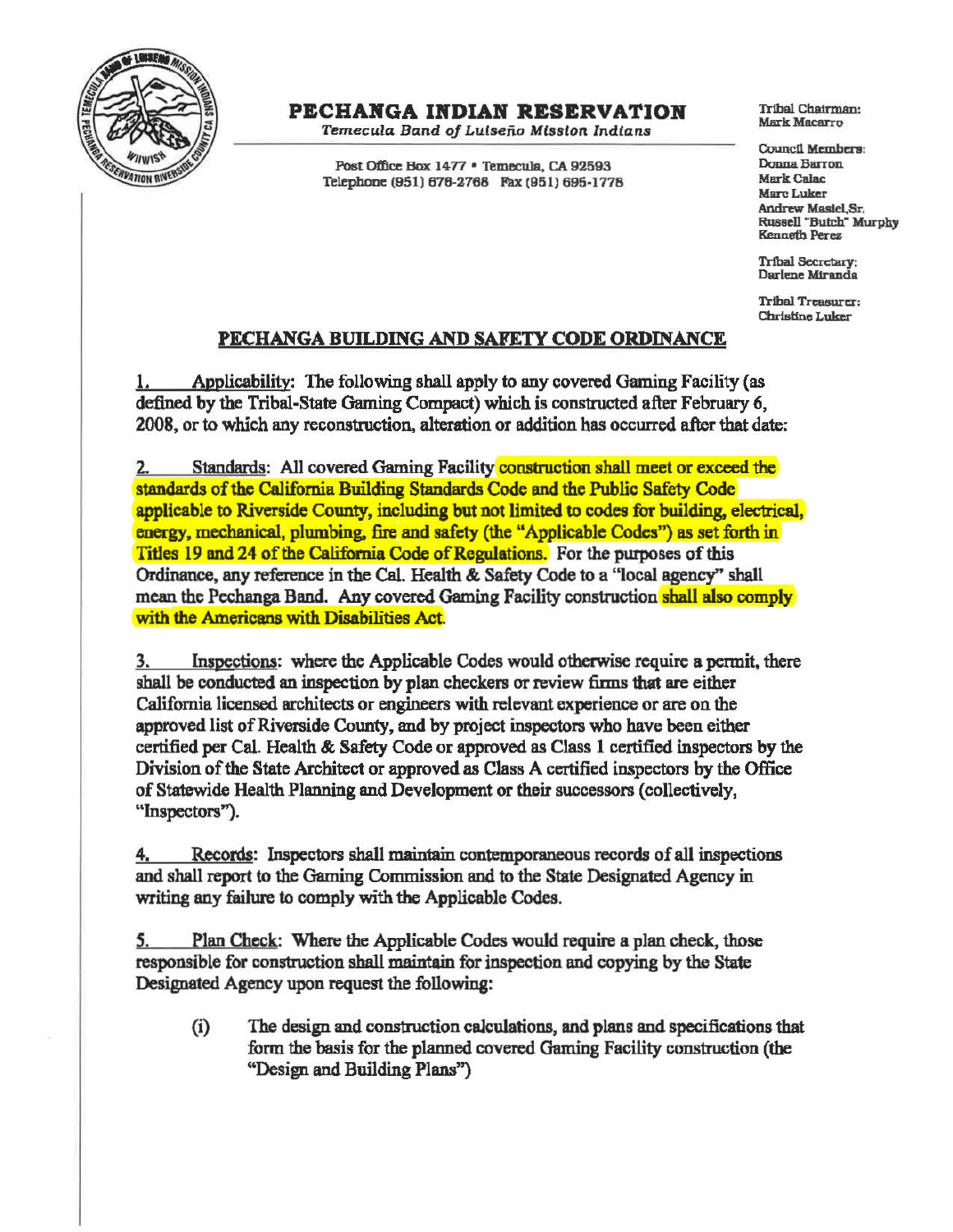- (ii) All contract change orders md other docwnents that are related to any material changes to a structural detail of the Design and Building Plans or any other changes in the Design and Building Plans; and
- (iii) All other contract change orders.

6. Maintenance of Records: The Design and Building Plans shall be maintained for the term of the Amended Compact or until expiration of twenty-four (24) months following permanent cessation of occupancy of the building to which such plans and other documents apply, whichever occurs first.

7. State Designated Agency: Upon request, an agent of the State Designated Agency shall be given reasonable advance notice of any inspection required hereunder and shall be permitted to accompany the Impector on the inspection. The State Designated Agency shall be permitted to conduct an independent inspection of the Gaming Facility to verify compliance with the Applicable Codes before public occupancy and shall report to the Gaming Commission any alleged deficiency. All inspections by the State Designated Agency shall be on at least three (3) business days' prior notice to the Gaming Commission except in circumstances posing a serious or significant risk to the health of safety of any persons; provided that before any inspection without three (3) days prior notice, the State Designated Agency shall provide the Gaming Commission written notice specifying in reasonable detail those alleged circumstances.

8. Correction of deficiencies: Any condition noted in the inspection that does not meet the Applicable Codes shall be corrected within a reasonable period of time for the nature of the violation and the scope of the required correction.

Final Certification: Within ten (10) days of issuance of final certification by the Inspector that a Gaming Facility meets Applicable Codes, the Gaming Commission shall forward the Inspector's certification to the State Designated Agency. If the State Designated Agency objects to the certification, a good faith effort shall be made to address the concerns. If the State Designated Agency does not withdraw its objection the matter will be resolved pursuant to the dispute resolution provisions of Section 9.0 of the Tribal-State Gaming Compact.

10. Certificate of Occupancy: The Gaming Commission shall issue a certificate of occupancy based on the final certification specified above and shall cause a review for continuing compliance to be conducted under its direction on a biennial basis.

11. Fire Suppression: Sufficient and qualified fire suppression services shall be available to the Gaming Facility. The Gaming Facility shall satisfy all requirements of the Band's fire codes and the fire codes and regulations of Riverside County.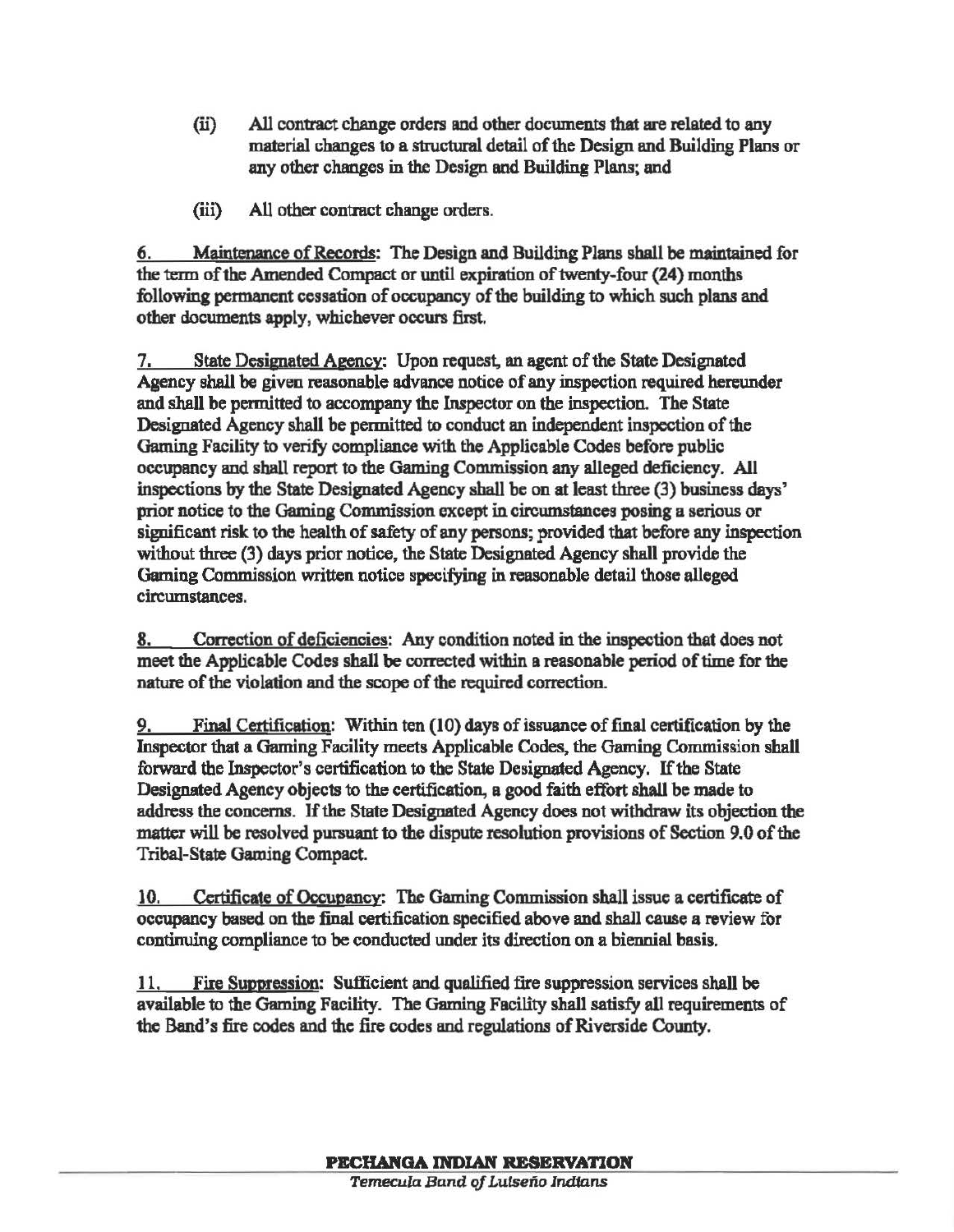12. Fire Inspection; Not less than thirty (30) days before the commencement of Gaming Activities in any covered Gaming Facility, and not less than biennially, and upon at least ten (10) days' notice to the State Designated Agency, the Gaming Facility shall be inspected by a tribal fire official for purposes of certifying that the Gaming Facility meets a reasonable standard of fire safety and life safety. The State Designated Agency shall be entitled to designate and have qualified representatives present during the inspection. The State's representative(s) shall specify to the Tribal official any condition which they reasonably believe would preclude certification of the Gaming Facility as meeting said standards. Within fifteen (15) days of the inspection, the Tribal official shall issue a report on the inspection identifying any deficiency in fire or life safety or fire suppression needs. Within fifteen (15) days after the issuance of the report, the Tribal official shall also require and approve a specific plan for correcting deficiencies, including those identified by the State's representative(s). A copy of the report shall be served on the State Designated Agency, upon delivery of the report to the Band. Immediately upon correction of all deficiencies identified in the report, the Tribal official shall certify in writing to the State Designated Agency that all previously identified deficiencies have been corrected

13. Repeal of Prior Inconsistent Ordinances: Any prior ordinance of the Pechanga Band establishing different standards for building and safety applicable to the structures covered by this Ordinance shall automatically be repealed to the extent it conflicts with this Ordinance.

14. Sovereignty: Nothing in this Ordinance is intended to, nor shall in any way, subject or limit the sovereignty of the Pechanga Band, except as specifically required by the language of Section 6.4.2 of the Amended Compact. References to "Applicable Codes" are not intended to confer jurisdiction upon the State or its political subdivisions or agencies.